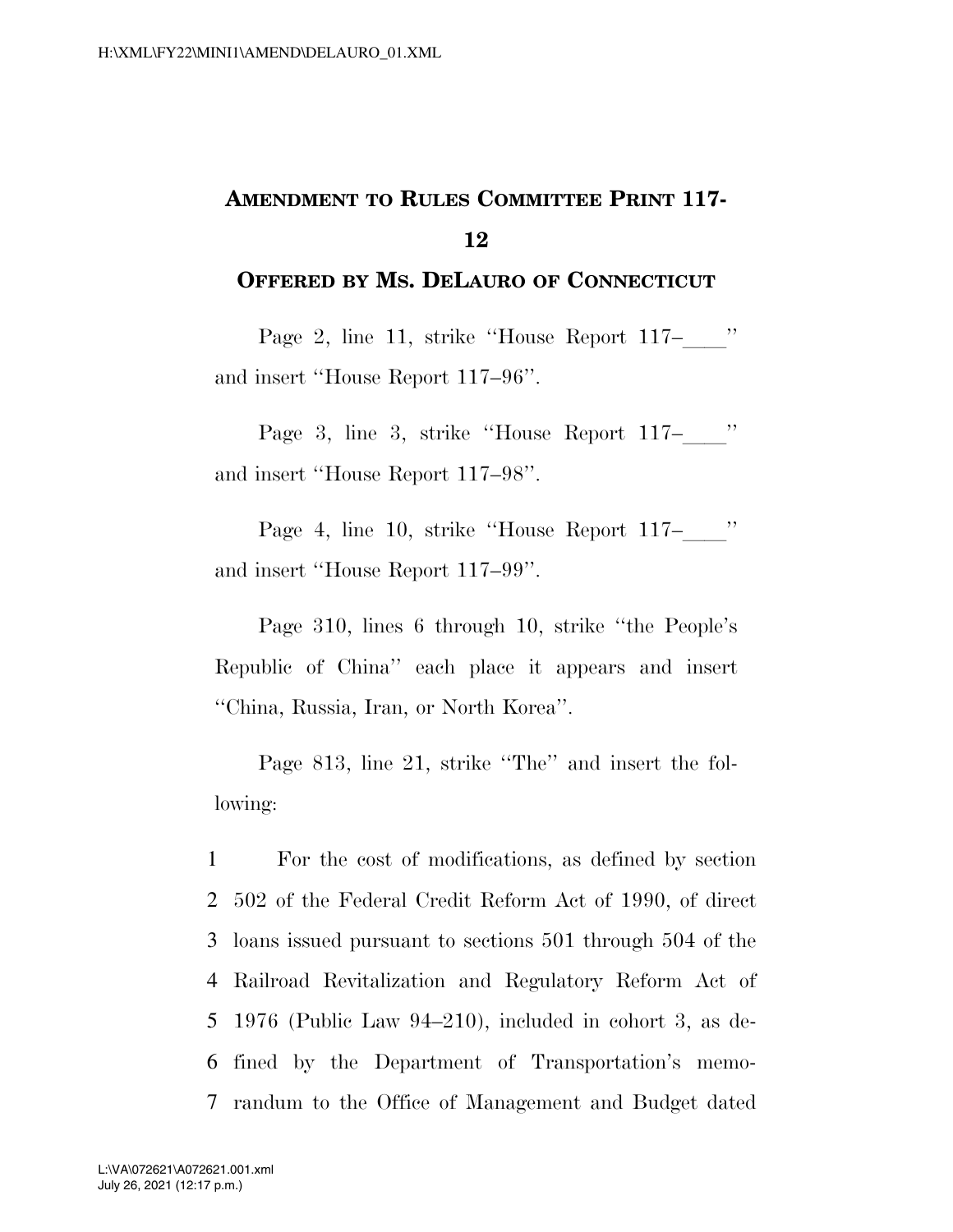November 5, 2018, and executed in fiscal year 2010, \$5,000,000, to remain available until expended: *Provided*, That, for a direct loan included in such cohort 3 for such fiscal year that has satisfied all obligations attached to such loan, the Secretary shall repay the credit risk pre- miums of such loan, with interest accrued thereon, not later than 60 days after the date of enactment of this Act or, for a direct loan included in such cohort 3 for such fiscal year with obligations that have not yet been satis- fied, not later than 60 days after the date on which all obligations attached to such loan have been satisfied: *Pro-vided further*, That the

Pages 857 and 858, remove the brackets around section 132.

Page 1012, line 3, strike "210" and insert "1210".

At the end of division G (before the short title), insert the following:

 SEC. 420. Of the unobligated balances from amounts made available under the heading ''Maritime Administra- tion—Maritime Security Program'' in any prior Act, \$5,000,000 is hereby rescinded: *Provided*, That no amounts may be rescinded from amounts that were pre- viously designated by the Congress as an emergency re-quirement pursuant to a concurrent resolution on the